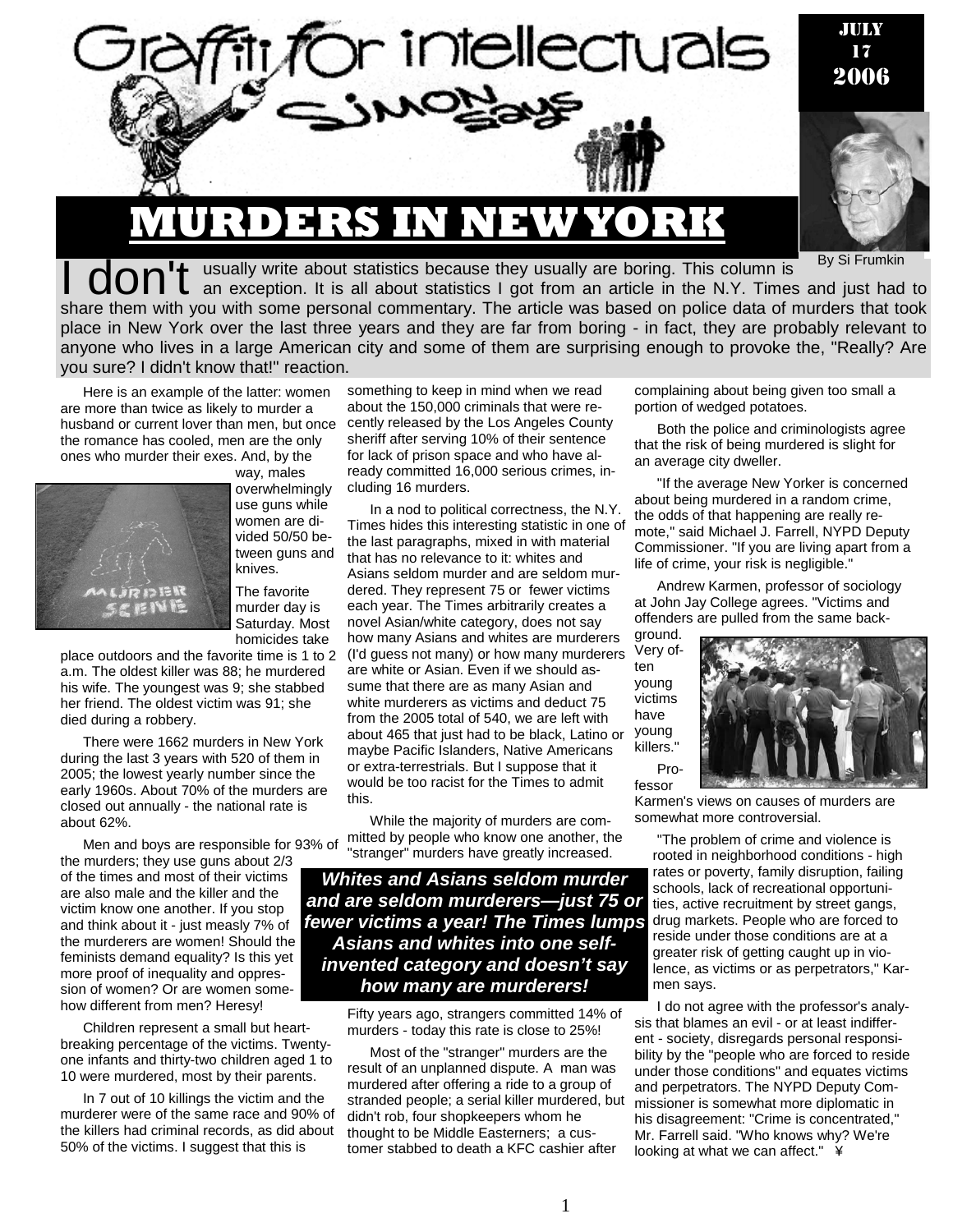# **Mike Wallace's Middle East Problem**

By Kate Nareef, 5/25/06

As Mike Wallace nears retirement, virtually all the retrospectives so far on his 43-year career at CBS News recall his reputation for tough interviews and the ability to get the story. The reputation may be deserved, in general, but at least one subject has tripped up the "60 Minutes" veteran continually over the years — Israel.

The aggressive questioner in Wallace was not in evidence when he interviewed Yasir Arafat in 1989. As *Near East Report*  observed, Wallace accepted Arafat's responses largely without question. He asked if Arafat had renounced "military

was, "Any people who are facing occupation or oppression have the right to use all methods." Wallace did not probe with a follow-up question.

He also didn't question Arafat's claim that he was going to punish the terrorist then thought responsible ( the leader of the Palestinian Front for the Liberation of Palestine-General Command) for the Pan Am 103 bombing in which 270 people were killed. This even though Arafat wasn't known for punishing terrorists. (Later the perpetrators were identified as Libyans.)

The late David Bar-Illan, then editorials editor at *The Jerusalem Post*, suggested that Wallace "acted like a publicrelations agent for Arafat" in the 1989 interview.

In a 1987 story on Soviet Jews, including refuseniks, invited to immigrate to Israel, Wallace concluded that "one and a half million Soviets identified as Jews apparently live more or less satisfying lives." Wallace acknowledged that Russia had a history of harboring antisemitism, but then said that anti-Jewish activities were against the law, without mentioning that the law was frequently broken — often by the government.

After talking with refusenik mathematician Victor Brailovsky, whose family had been trying to emigrate to Israel for 15 years, Wallace said, "If it is just Jewish culture the Brailovsky family seeks, they could go to the Jewish Autonomous Region." This region in Siberia, Birobidzhan, was Stalin's solution for the Zionist challenge of Jews wanting to move to Palestine and was never popular in the Russian Jewish community. In 1987, the year Wallace filed his story, only 12,000 of the 200,000 residents of Birobidzhan were Jewish.

As Bar-Illan noted, in Birobidzhan "there are no Jewish schools and no study of Hebrew, and ... Jews are incessantly

pressured to disappear as an ethnic group ..."

operations" inside Israel. Arafat's response ous 'court Jews' in the USSR ... despised While Brailovsky was the only refusenik shown in the broadcast, Wallace did interview Samuel Zivs and Mikhal Milschstein, described by Bar-Illan as "the most notori-



electrical engineer in an unemployment office who said that some ex-Soviet Jews had expected more from Israel. Wallace didn't mention the challenges Russians who emigrated to the United States at the same time were having finding jobs, or the fact that more than 400,000 Jews from former Soviet states had emigrated to Israel in the previous three years. Apparently

they weren't as satisfied with their lives under Kremlin control as Wallace reported three years before.

Wallace also suggested that American taxpayers were going to pay for a \$10 billion loan guarantee to Israel. Congress was considering the guarantee for loans

Israel sought to help fund immigration absorption. In reality, the U.S. guarantee would have been provided only if Israel defaulted on its loans, which it had never done.

In addition, Wallace indicated that the money was going to be used to help annex the West Bank and Gaza Strip. This did not happen, but even at the time Israel had pledged to the United States that it wouldn't spend the loans in the territories, and the Israeli government had never called for

annexation.

In a 1988 segment on "60 Minutes" — 18 years before publication of the almost instantly discredited essay "The Israel Lobby and U.S. Foreign Policy," by John Mearsheimer and Stephen Walt — Wallace advanced essentially the same theme. His report seemed to be an attempt to discredit pro-Israel activists in the United States — especially the American Israel Public Affairs Committee — and undermine U.S. support for Israeli aid. Wallace, in Bar-Illan's words, "portrayed the 'Jewish lobby' as an insidious, all-powerful, multiheaded Washington Svengali manipulating the U.S. Congress and administration."

Wallace said a CBS poll found that 72 percent of Americans thought the United States should not give Israel "more aid that it gives any other country." That wording was loaded, but a poll taken by the Los Angeles Times close to the airing of Wallace's report found that 55 percent of Americans favored the present level of U. S. aid to Israel or an increase.

*Near East Report* noted that after this segment aired, three congressman spoke the next day to contradict it. Sen. Al Gore Jr. (D-Tenn.) and Rep. Jack Kemp (R-NY) both emphasized the importance of a strong U.S.-Israeli alliance. Sen. Arlen

> Specter (R-PA) cited a study asserting that it would cost the United States \$45 billion more in defense spending to protect U.S. interests in the Middle East without Israel or absent U.S. aid to Israel.

> In late 1990, Wallace reported on Arab riots on the Temple Mount, in which several thousand people stoned Jewish worshipers at the Western Wall before beleaguered Israeli police shot some rioters in re-

gaining control. He based his report almost exclusively on Palestinian sources, choosing Palestine Liberation Organization mouthpiece Daoud Kuttab as main production consultant, ignored key Israeli sources, took then-Jerusalem Mayor Teddy Kollek's comments out of context, and spliced in a pre-riot tape of then-Foreign Ministry spokesman Benjamin Netanyahu rather than tape a post-riot interview. Essentially, Wallace's report re

**(Continued "WALLACE" page 3)**

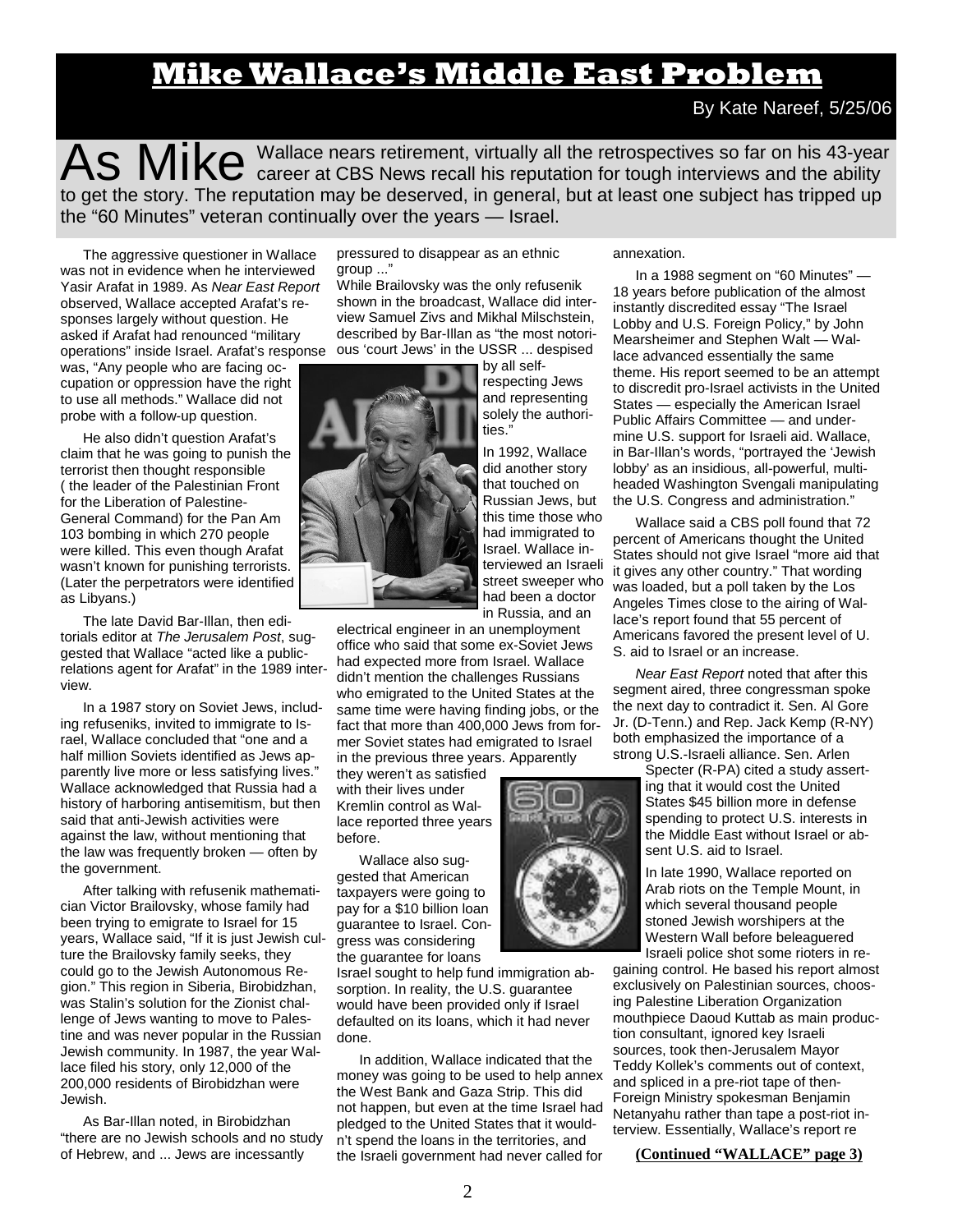## **THE PERENNIAL CLIMATE ALARMISM By Dave Kopel, Rocky Mountain News, June 3, 2006**

IF YOU LIKE GLACIERS, YOU'LL ENJOY ROCKY MOUNTAIN NATIONAL PARK. THAT ANY GLACIERS EXIST there in 2006 might have surprised readers of the Nov. 7, *1937, Rocky Mountain News.* According to the 1937 *News,* scientific measurement of the glaciers in Rocky Mountain National Park showed that "these sheets of 'eternal' ice, within a few short decades, may be 'eternally gone.'''

 The *News* pointed to climate graphs showing that "winters are not what they used to be in the Never Summer Range." Thus, the glaciers were "inexorably retreating to extinction."



"Can it be possible that the Earth is undergoing a slow, but steady climactic change?" asked another Denver paper. The article pointed out that the "The winters are becoming colder, and the summers drier and hotter." 'The changes were taking place "all over the continent", while "In Europe we hear of climatic changes as strange as they are unaccountable." The newspaper was the *Denver Tribune,* and the year was 1874.

As the *Tribune* noted, climate change is nothing new. As the *News* demonstrated, neither are alarmist, inaccurate media predictions about climate. The Business and Media Institute, a branch of the right-wing Media Research Center, recently published *Fire and Ice,* a study detailing the national

media's terrible record of climate hysteria over the last century.

For example, *The New York Times* in 1895 predicted widespread global cooling. In 1924, the paper reported "Signs of New Ice Age." But in 1933, 1952, 1959, and 1969, the *Times* declared global warming. Then in 1974 and 1975, the *Times* decided that the new ice age was coming, with catastrophic consequences: "the facts of the present climate change are such that the most optimistic experts would assign near certainty to major crop failure in a decade" leading to "mass deaths by starvation and probably in anarchy and violence."

*The Washington Post* announced a "New Ice Age" in 1970, and, in 1974, *Fortune* agreed, touting a scientist who predicted that a billion people would die from starvation caused by global cooling. *Time*  magazine declared global warming in 1939, global cooling in 1974, and currently believes in global warming. Although it's very difficult to predict the weather very far in advance, the historical record shows that it's hard to go wrong by discounting the alarmism of journalists warning about extreme climate change.

As Paul Campos noted in last Tuesday's *News,* former Vice President Al Gore claims that scientific skeptics of global warming are merely being paid off by big oil companies. But in fact, Colorado's most prominent skeptic is Colorado State University professor of atmospheric science William Gray, who has directly harmed his own financial interests by speaking out.

As detailed in a major profile in *The Washington Post,* Gray has lost most of his government grants because of his relentless presentation of evidence in support of his view that man-made global warming is a hoax. While the Boulder *Daily Camera* reprinted the story of Colorado's controversial scientist, *The Denver Post* - which has ac-

> cess to *Washington Post* articles - did not.

The *News* and *The Denver Post* do recognize Gray as an expert on atmospheric science, and have published dozens and dozens stories citing his

hurricane forecasts and analysis, including stories this Thursday. They have quoted Gray's accurate prediction in the late 1990s that decades-long lull in hurricane activity on the Atlantic Coast was coming to an end, and his spring 2005 predictions for very intense hurricanes in the summer; such stories often quote other scientists affirming Gray's pre-eminence in the study of atmospheric science. Yet in the *News*  and *Post* combined, one can find only a few paragraphs even mentioning Gray's analysis of global warming.

The *News* and *Post* have published hundreds of stories, many of them locally written, about global warming. Many of these stories exaggerate the degree of scientific certainty regarding global warming issues. Yet by little noting the evidence pre-

sented of eminent experts such as William Gray, the papers are presenting a skewed and misleading perspective on the scientific data

Among the many other global warming skeptics whose ... views are rarely presented by journalists who claim to speak on behalf of "scientists" are Sallie Baliunas (Harvard, astrophysics); Robert C. Balling Jr. (Arizona State, director of the Office of Climatology); Richard Lindzen (MIT, meteorology) ; Patrick J. Michaels (Cato Institute, past president of the American Association of State Climatologists); Frederick Seitz (Rockefeller University, past president of the National Academy of Sciences).

*Dave Kopel is research director at the Independence Institute, an attorney and an author of 10 books. He can be reached at davekopel@rockymountainnews.com* 

### **("WALLACE" from page 2**

——————————

versed the order of events, making it appear that the stone-throwing riot followed the police shooting rather than led to it.

In a number of other segments, Wallace's portrayal of Israel was similarly skewed. In 1982, "60 Minutes" aired a segment that featured an Israeli who had only lived in the country for three years, speaking out against his new land, but cut the interviews Wallace had done with Israel's deputy foreign minister and the former ambassador to the United States. In 1975 and 1984, Wallace filed reports on Syria that minimized the oppression of Syrian Jews and obscured the dictatorial nature of Hafez al-Assad's regime.

Mike Wallace may be missed by some CBS viewers, but not his reporting on Israel and other related subjects.

(Based on material compiled by *Near East Report* and "60 Minutes & the Temple Mount " (including exchanges with Mike Wallace & CBS, by David Bar-Illan, *Commentary*, February, 1991.)